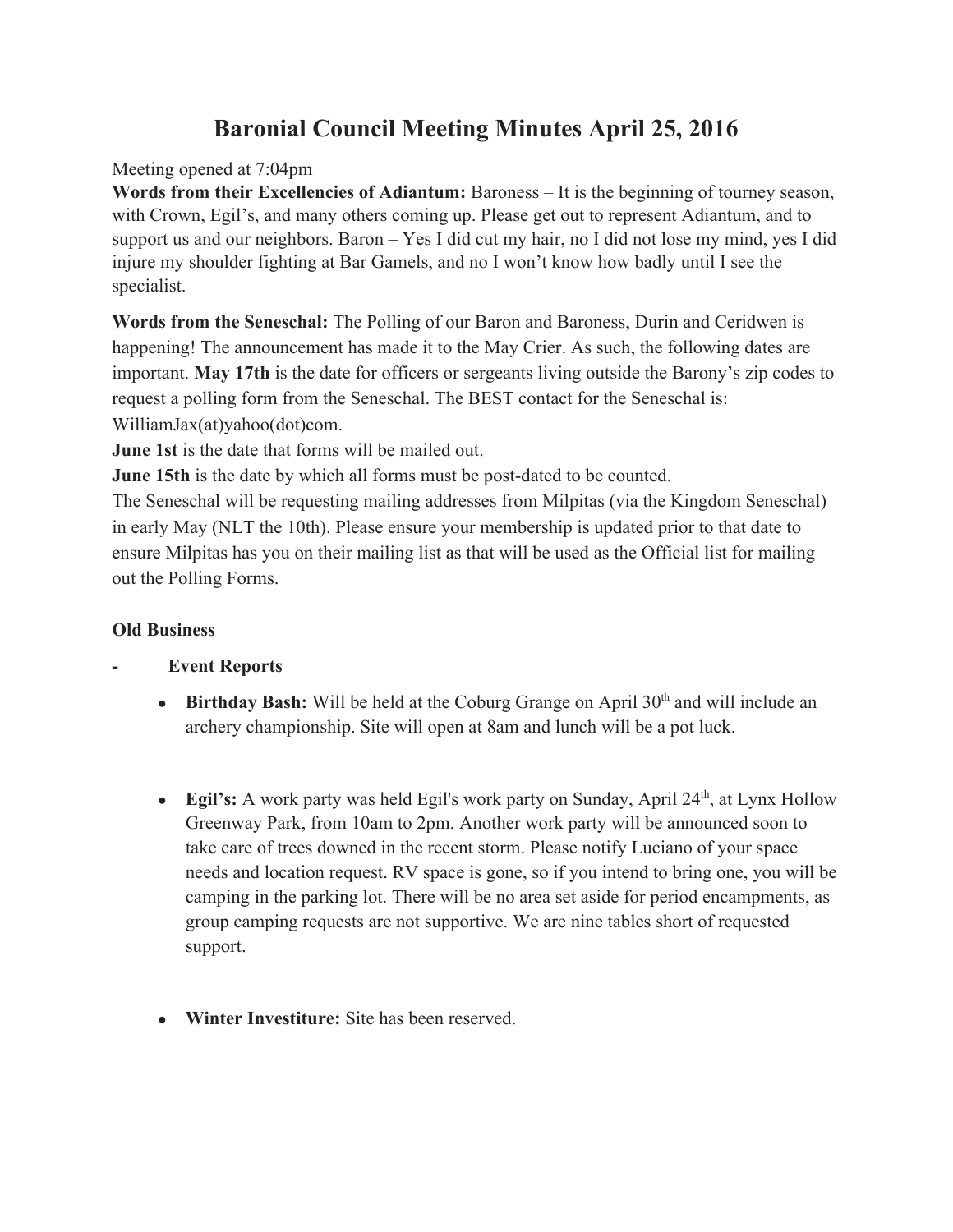- **Armegin's:** Site has been reserved for the weekend of October 14-16, Camp Lutherwood in Cheshire, OR.
- **Kingdom A&S in 2018**and **12thNight in 2019:**No Report.

#### **New Business**

- **Event Proposals**
	- Notification to explore hosting Kingdom A&S in 2017 in cooperation with Terra Pomeria. No motion made, too early in the process.

### **Officer Applications:** None

Open/Vacant Offices: *Lists, Youth Combat Marshal*

### **Officer Reports**

#### **Arts & Sciences**

We had 2 very well attended A&S Nights this month. - a Roman meal and. A general project night. Still to come this month is an archery repair night this Thurs., 7 pm at Yseult's house. Thanks to Thorstein for making portable holes for the darts backstop. We now have all the pieces for it ready for assembly. The next general A&S Night will be the 1st Tuesday of May. Yseult of Broceliande

#### **Chamberlain**

I am stretched thin at Egil's and will need assistance before, during and after the event (Tuesday through Tuesday). The Barony is also short on tables. We have requests for 18 but only have 9, any loans or donations will gladly be accepted. Please clearly mark any you wish to be returned.

#### **Chatelaine**

Friday, April 29th from 6-9pm for a Newcomer social! Come ask questions, hang out, talk about garb or activities. I also have the Gold Key bins so people can try on garb for Birthday Bash. If the weather's nice we could also use the fire pit!

Address: 530 Hayden Bridge Pl, Springfield, OR 97477, (541) 517-4813

Francesca/Carly, Adiantum Chatelaine

**Chronicler**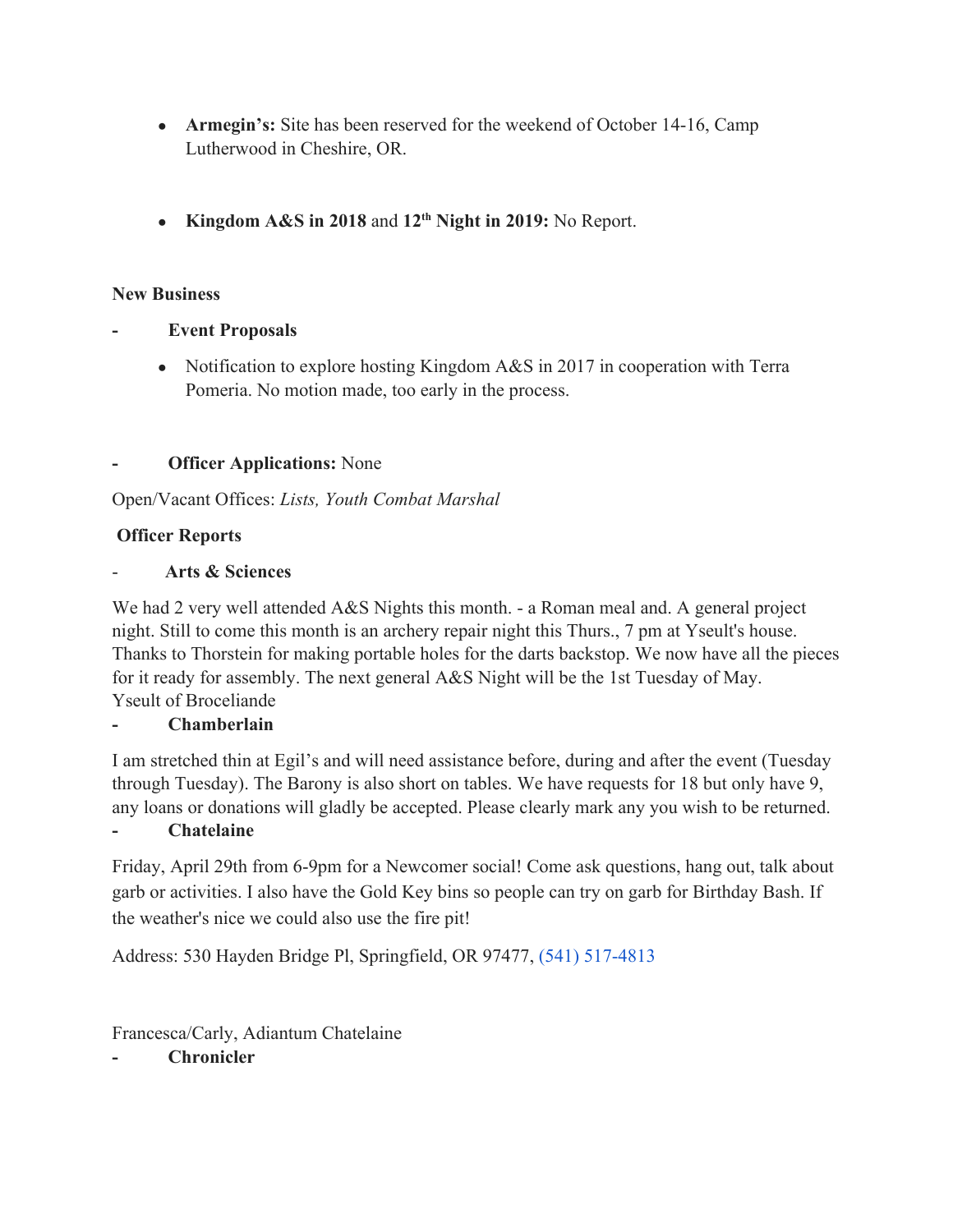The Quarterly Report is in to the Summits Chronicler. I'm gathering information to put together the quarterly newsletter. Any submissions or suggestions would be appreciated. *All officers are* requested to please include me when you send in your reports, and if you can get them in the *day before Baronial Council Meeting, that would be even better. Thank you.* Murchadh

### **Exchequer**

Our income since last council was \$35: all from fundraising Alys did that finally caught up to our bank account.

Our expenses since last council were \$2,113.49: \$405 to Alys for Egils site tokens, \$16.75 to Kevin for paint for thrown weapons targets, \$1121.70 for a deposit, cleaning fee, and rental for Camp Lutherwood for Amergin's, \$50 for Amergin's additional insurance, \$97.20 for a month's rent of the storage unit through 5/14, and \$422.84 as a donation to the Shire of Southmarch.

According to the bank's website on April 25, we have \$26,024.12, with \$905.04 in uncashed checks, still mostly site deposits and fees for Birthday Bash and the money due folks after Coronet, and the \$20.10 ever left on hold for Ithra, for an actual balance of \$25098.98.

The first quarterly report for 2016 got to the appropriate folks, and I'm working on wrapping up my tenure as Exchequer in the next month and odd days. Godwyn and I will be getting the signatories changed over towards the end of May and due to that we have to have his signatories read into our minutes tonight. We are obligated to have Robert Jones, the chapter president, and Janet C. Bianco, the regional treasurer as two of the five, and will be adding Forrest Woodward, Barrett Spangler, and Pam Perryman.

I'm working on finishing up the last bits of my term, and since there is no council meeting in May, this is my last Exchequer report.

Petra Casta - Exchequer for Adiantum

# **Family Activities Coordinator**

No activities recently, but we are all set for Egil's. There may be an opportunity for a demo for young children this summer.

Cyeth

## **Gold Key**

The Scrap Bin will be at Bash! Bring your donations, or trades! Contact [Barret](https://www.facebook.com/barret.spangler) with any questions regarding The Scrap Bin this coming weekend.

Alys/AmyCat

**Herald**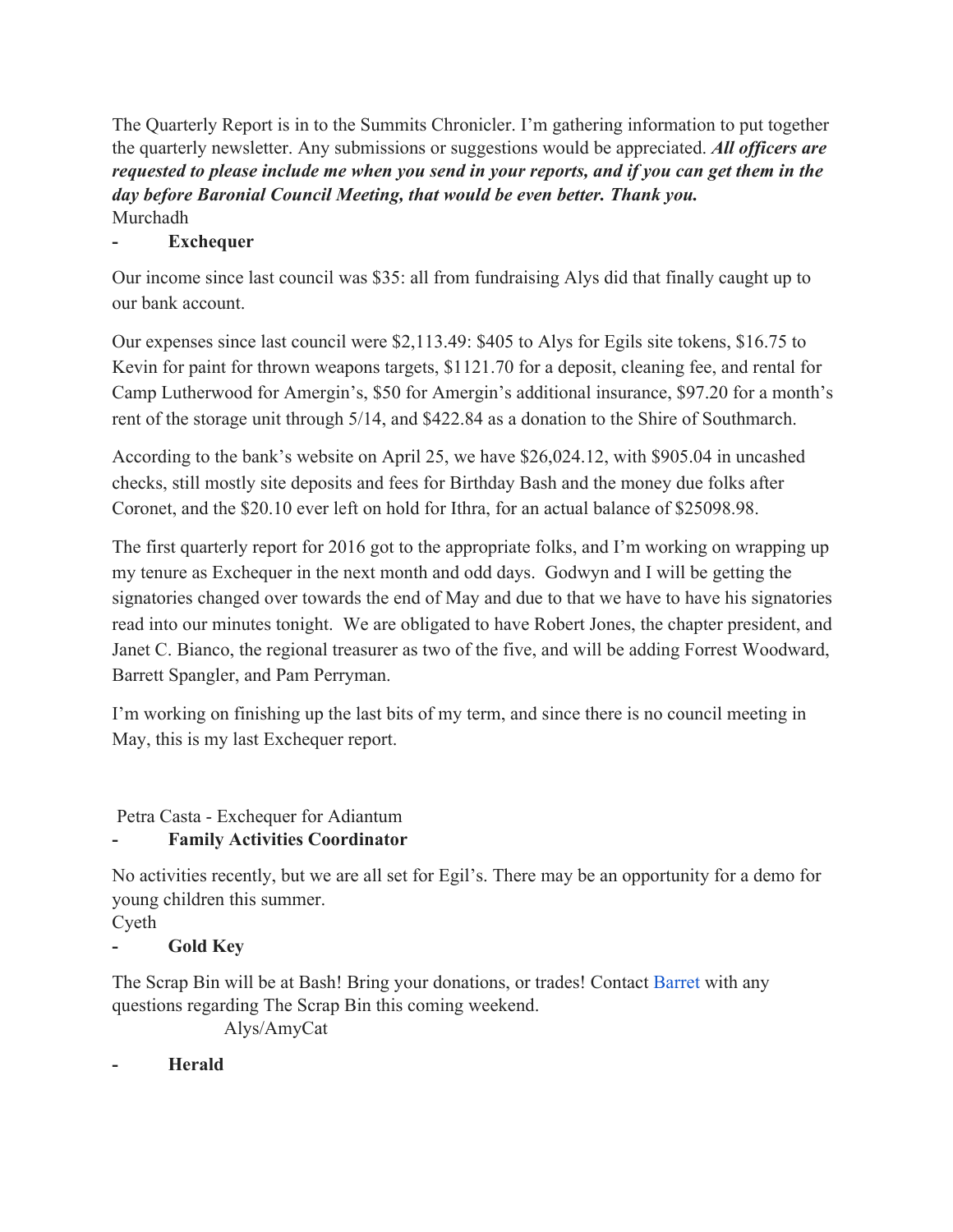Nothing to Report

### **Marshal**

We continue to have Wednesday and occasional Saturday practices with 4-6 participating. There were three new people at the last practice, with one fighting for the first time. Acting, Torstin

### **Archery Marshal**

BALE MOVING and Setup 3PM Tuesday, the 26th of April in Coburg. We need help moving the bales onto the Archery range in Coburg - Setup for Saturday's event and this year's practice range. Briggs Farm is again allowing us to use their side yard for Archery and Thrown Weapons this year. Mr Crabtree is even using his truck to move the bales and he got us a smashing deal on the straw we need for Coburg and Egils. Halfprice what you pay in the stores! Bring your gear to shoot/throw after we get everything setup!

Here are directions to the Briggs Farm:

1) Make your best way to the city of Coburg on I-5 or Coburg Rd., if you are coming from I-5, head West from the off-ramps/overpass to Coburg Rd.

2) Head North through town on Coburg Rd., follow it as it turns left and becomes Van Duyn Rd., 3) There will be a 20mph sign just before the next intersection, look for the fire station as you get to the intersection and turn right, the fire station and a school should be on your LEFT side as you head North on North Coburg Road.

4) Drive a little over a 1/2 mile North to a white chicken sign that says "Briggs Farm Eggs", turn right at the driveway just before the sign and follow the paved road to the 3-way driveway/intersection.

5) Follow the gravel road to the far right (past the "Private Driveway" sign).

We will also be holding an Archery Repair Night this Thursday.

Lady Johanna

### **Cut & Thrust Marshal**

Practices continue, and are moving back outdoors to Monday evenings, old time/place. Captain Juan

### **Rapier Marshal**

Practices continue, and are moving back outdoors to Monday evenings, old time/place. For Marcello, Captain Juan

### **Thrown Weapons Marshal**

Darts is active Wednesdays and occasionally Saturdays. May resume other forms tomorrow after hay bales. Possible darts at Birthday Bash. For Kevin, Iurii